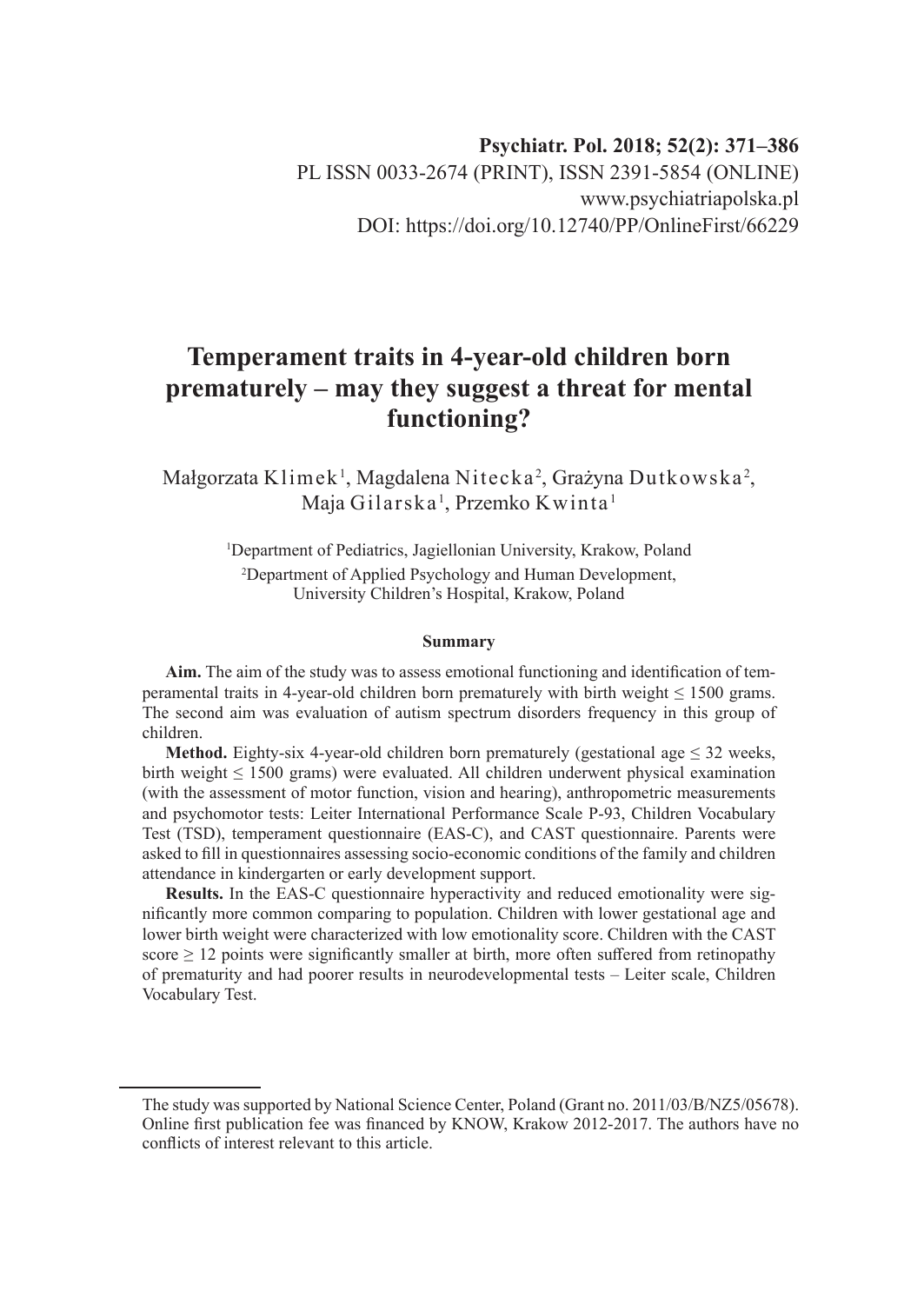**Conclusions.** Children born prematurely are at greater risk of the occurrence of hyperactivity and autism spectrum symptoms. Detection of emotional disorders in children born prematurely is essential to implement the therapeutic support as early as possible.

**Key words**: ASD, preterm infants, neurodevelopmental disorders

#### **Introduction**

Comprehensive care for children born prematurely continues to pose the greatest challenge for modern medicine. In first few months the main focus is on life-sustaining treatment, minimizing the negative influence of intensive care environment stress and support for parents. After discharge, the main issue is proper monitoring and comprehensive support of premature infant's development.

Prematurely born children are predisposed to variety of functioning problems later in life. They tend to present deficits in cognitive abilities and speech, higher incidence of cerebral palsy, significant visual and hearing impairments.

Severe neurodevelopmental disorders, as a consequence of central nervous system (CNS) injury, are not common. However, further development of prematurely born children can be described depending on interactions between the degree of neonatal immaturity, medical prematurity complications and neurological injuries (retinopathy of prematurity – ROP, bronchopulmonary dysplasia – BPD, intraventricular hemorrhage – IVH, periventricular leukomalacia – PVL), environmental and socio-economic factors.

Preterm birth and low birth weight (LBW) have been identified as risk factors for emotional disorders, anxiety behavior, depression, attention deficit/hyperactivity disorders (ADHD), and autism spectrum disorders (ASD) [1–5].

The focus of more recent studies has shifted to mental problems of children born prematurely, later in life. Bhutta et al. in 2002 [6] suggested that children who were born preterm have a 2.64-fold higher risk of developing ADHD (attention deficit hyperactivity disorder) at school age and frequently manifest various behavioral disorders. Johnson and Marlow proposed a "preterm behavioral phenotype" characterized by inattention and hyperactivity, social and emotional difficulties [2]. Furthermore, expreterms' attention problems, withdrawn behaviors and symptoms of depression are also emphasized [7]. Prominent hyperactivity and impulsive difficulties remained significant even in children born prematurely without moderate and severe disabilities [8].

The relationship between ADHD syndrome and preterm birth and very low birth weight is well documented. Recently, however, studies evaluating the prevalence of ASD (Autism Spectrum Disorder) were published [2] and results of these observations are not conclusive [9, 10].

Furthermore, recent studies results indicate that the coexistence of ADHD symptoms significantly delays the diagnosis of ASD. This information was taken into account by the authors of the new DSM-5 [11–13].

Prevalence of ASD in western populations is estimated between 0.2 and 0.7% [14, 15]. The incidence of ASD in Polish population has not yet been studied. Previously conducted analysis concerned small groups of children and was limited only to some Polish regions. It is estimated that autism is present in at least 1–2 per 1000 children [16].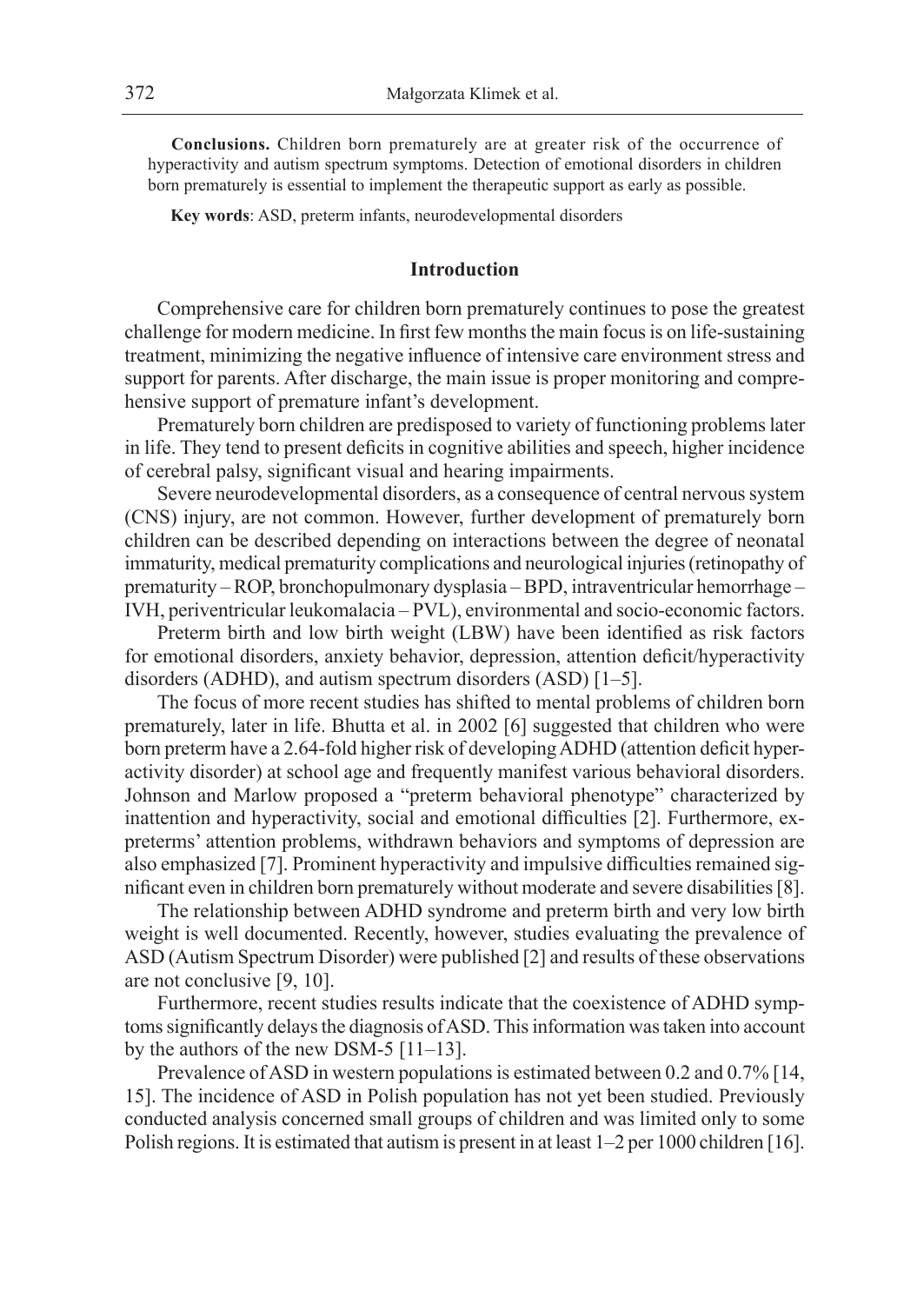According to the Diagnostic and Statistical Manual of Mental Disorders (DSM-5), published in May 2013 by the American Psychiatric Association [11, 13], for ASD diagnosis the existence of two core symptoms is necessary: communication and social interaction disorders as well as stereotyped, repetitive behavior. These symptoms should appear in early childhood. Diagnosis is complemented by the assessment of cognition and speech development.

Adequate and reliable screening for these disorders appears to be very important in the high-risk group of children born prematurely. Abnormalities in social interactions and communication, as well as deficits in intellectual function and speech are observed both in children born prematurely and in those with ASD [17, 18].

The focus of more recent studies has shifted to pre – and postnatal factors [4, 17, 19] which are associated with higher frequency of autism spectrum symptoms in children.

Furthermore, temperament seems to play an important role in children development, as well as in formation and manifestation of developmental disorders [20]. It was shown that temperament influences anxiety, depression and ADHD manifestation [21, 22], although there is still shortage of research trials evaluating temperamental disorders in the first years of life [23].

Recent world reports of high prevalence of emotional disorders and ASD in preterm children [17] prompted us to perform such screening in our ex-preterm population.

#### **Aim**

The aim of this study was to assess emotional functioning and temperament differentiation in 4-year-old children born prematurely with birth weight  $\leq 1500$  grams. Further objective of the study was the evaluation of autism spectrum disorder frequency.

### **Material and methods**

#### Study population

The study included 4-year-old ex-preterms  $( \leq 32 \text{ weeks of gestational age}, \text{with}$ birth weight  $\leq 1500$  grams). All children were hospitalized in Neonatal Pathology and Intensive Care Unit, Department of Pediatrics of Jagiellonian University in Krakow between 2008 and 2010. The study was conducted in the Follow-up Pediatric Department and Department of Applied Psychology and Human Development of the University Children's Hospital in Krakow. After obtaining informed consent from parents, all children underwent physical examination with motor, vision and hearing assessment, anthropometric measurements and psychomotor tests (Leiter International Performance Scale P-93, temperament questionnaire (EAS-C), Children Vocabulary Test (TSD) and the Childhood Autism Spectrum Test (CAST)). Parents were asked to fill in socio-demographic questionnaires assessing:

- 1. socio-economic conditions of the family (place of living, parents' educational status and employment, siblings);
- 2. children attendance in kindergarten and early developmental support.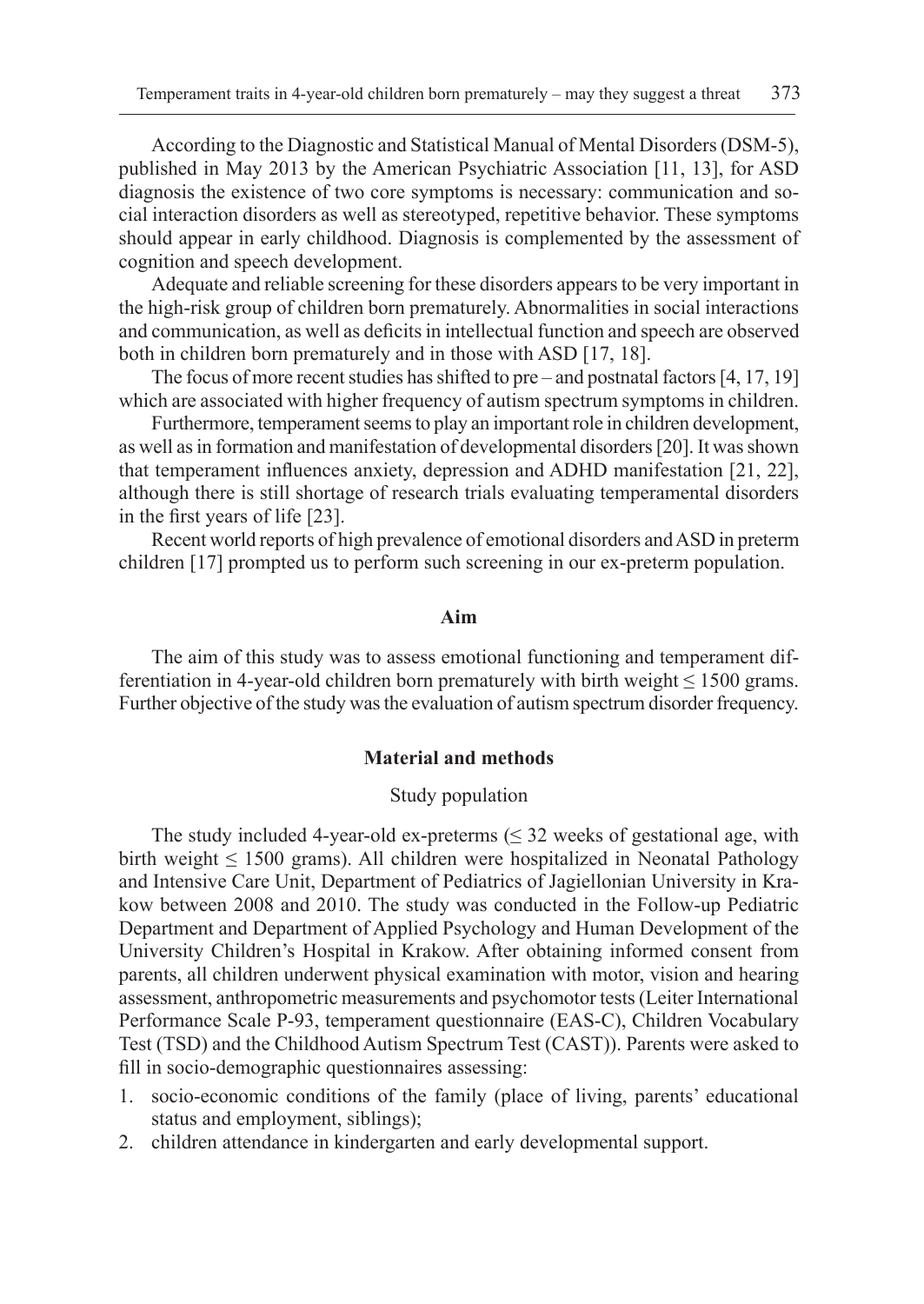The Ethics Committee for Clinical Investigations of Collegium Medicum, Jagiellonian University, approved the study.

Temperament questionnaire EAS-C, Buss and Plomin, Parents' version

A questionnaire to diagnose the temperament, designed for children from 3 to 7 years of age, was used in the study. The questionnaire consists of 20 items – statements, which suitability is rated by the subject on a five-point scale (from "Always true" to "Never true"). The raw results were calculated into standardized ones on the basis of population norms published by Oniszczenko and expressed on the sten scale [24]. The study assessed: Emotionality, Shyness, Sociability, and Activity.

A high Emotionality score indicates a strong tendency to easy and intense anxiety response, difficulty in maintaining calm and high sensitivity to stimuli that cause disaffection.

A high Activity score indicates a high rate of motor function (speed of action) – fast walking and speaking as well as vigor (strength and intensity of the reaction) – loud speaking, stronger hitting with toys.

A high Shyness score shows a strong tendency to respond with tension, the desire to withdraw from contacts with random people, excessive caution and fear of strangers.

Low Sociability score indicates a low motivation to look for other people and better tolerance of loneliness.

10 points on sten scale was a score considered as high (2% of the population). Low score was defined as 1 point (also 2% of population).

## CAST

The Childhood Autism Spectrum Test (CAST, Polish version, 2012: E. Pisula, A. Rynkiewicz, authors of the original version: F. Scott, P. Baron-Cohen, C. Brayne [25]) for assessing the severity of autism spectrum symptoms in children was used in the study. It is designed for children aged 4 to 11 years old. Questionnaire is a 39-item (including control items), yes or no evaluation aimed at parents or child's legal guardian. Maximum score is 31 points. Scores > 15 indicate high risk of occurrence of autistic traits. Score from 12 to 15 may indicate some autism spectrum disorder presence.

Leiter International Performance Scale P-93

Leiter scale P-93 [26] is a non-verbal psychometric evaluation containing 52 subtests, organized according to the degree of difficulty. It is designed for children from 3 to 15 years of age. Besides quantitative results, it provides qualitative analysis in terms of four categories of mental operations: visual analysis and synthesis, inductive reasoning, symbols understanding and direct memory, and assessment of the cognitive style.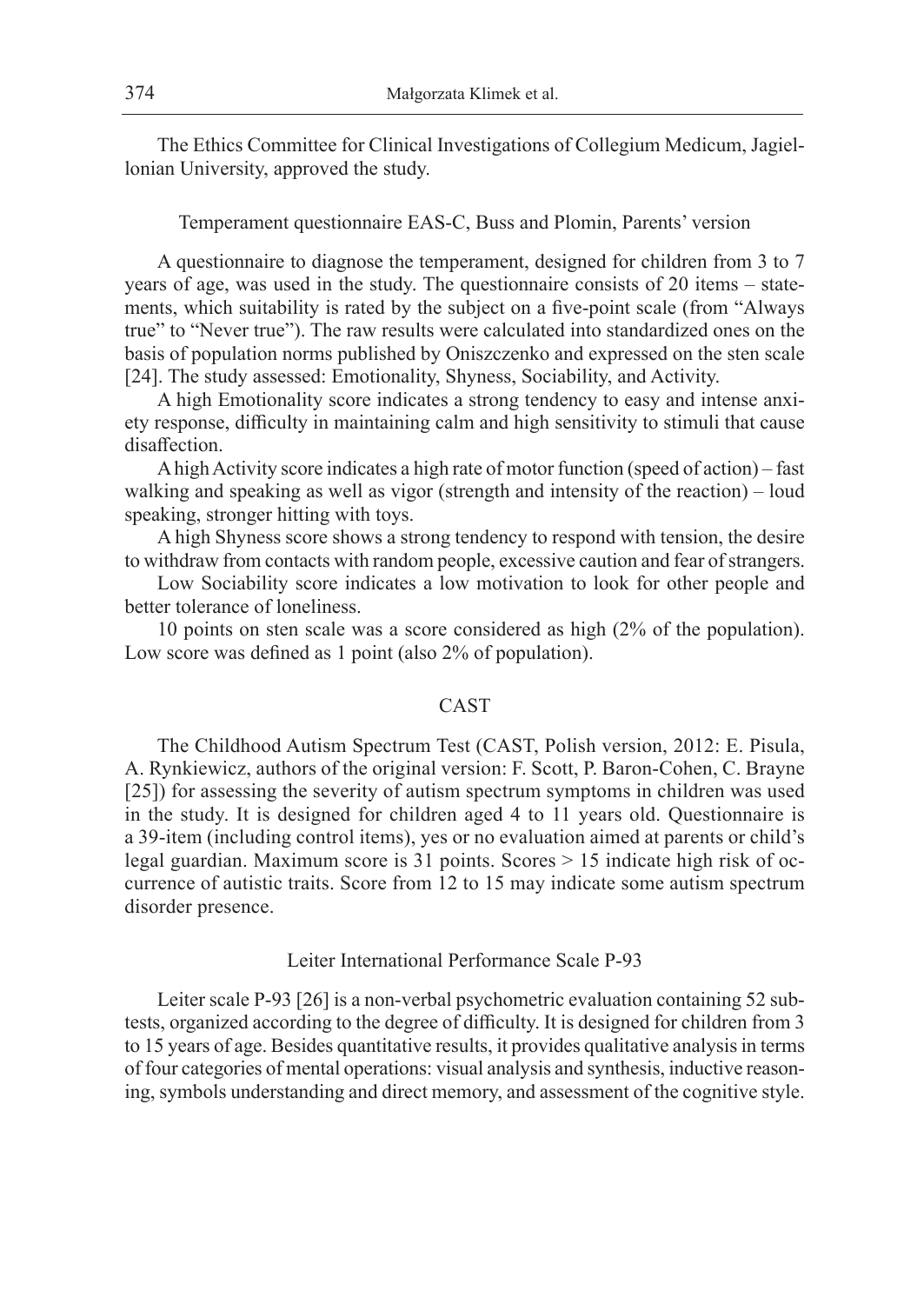#### Children Vocabulary Test (TSD)

Children Vocabulary Test (author: Koć-Januchta M.) [27] is designed for children aged 4–7 years and measure verbal ability, both in terms of intelligibility, as well as its production. It is the only culturally appropriate vocabulary test available in Poland. As a result of the test, in addition to the overall score, two specific indicators are obtained – passive and active speech score. The Children Vocabulary Test consists of four subtests – categories, pictures, synonyms and filling gaps in sentences of the story read by the examining person. Two of them measure the passive speech and two – active speech. Testing tasks concern eight subject areas: home, food, clothing, the human body, the state, recreation, nature, feelings.

#### Statistical analysis

Qualitative variables were compared using  $\chi^2$  test or Fisher's exact test. Quantitative variables were compared using analysis of variance. Depending on the nature of the evaluated variables ANOVA or Kruskal-Wallis test were used. Statistical analysis was performed with the use of SPSS 23. Significance level of  $\alpha$  = 0.05 was assumed for all calculations. Result of the analysis was therefore considered statistically significant when p-value determined on the basis of test statistics was less than 0.05 ( $p < 0.05$ ).

#### **Results**

#### Study population characteristic

Between 2008 and 2010, 103 children fulfilling inclusion criteria of our study were discharged from NICU. 89 of them agreed to participate in the follow-up study at the age of 4 (88% of available population). Three patients were not able to perform the test because of lack of cooperation. Eventually, the study group included 86 were patients. Mean birth weight of premature infants was 1034 g (SD: 278 g), and mean gestational age was 28 weeks (SD: 2.4 weeks).

#### Temperament questionnaire EAS-C

EAC-S test was performed in 86 out of 89 patients. High emotionality was shown in 6 (7%), hyperactivity in 21 (24%), low sociability in 4 (5%) and high shyness in 6 (7%) of prematurely born children. Results are presented in Figures 1 and 2. Distribution of the results of sociability and shyness did not differ from those predicted on the basis of population norms. Assessing the results of activity and emotionality significant differences from population norms were found. In the study group, hyperactivity and reduced emotionality were significantly more common as compared to general population. Low emotionality was found in 20 (23%) of the surveyed children.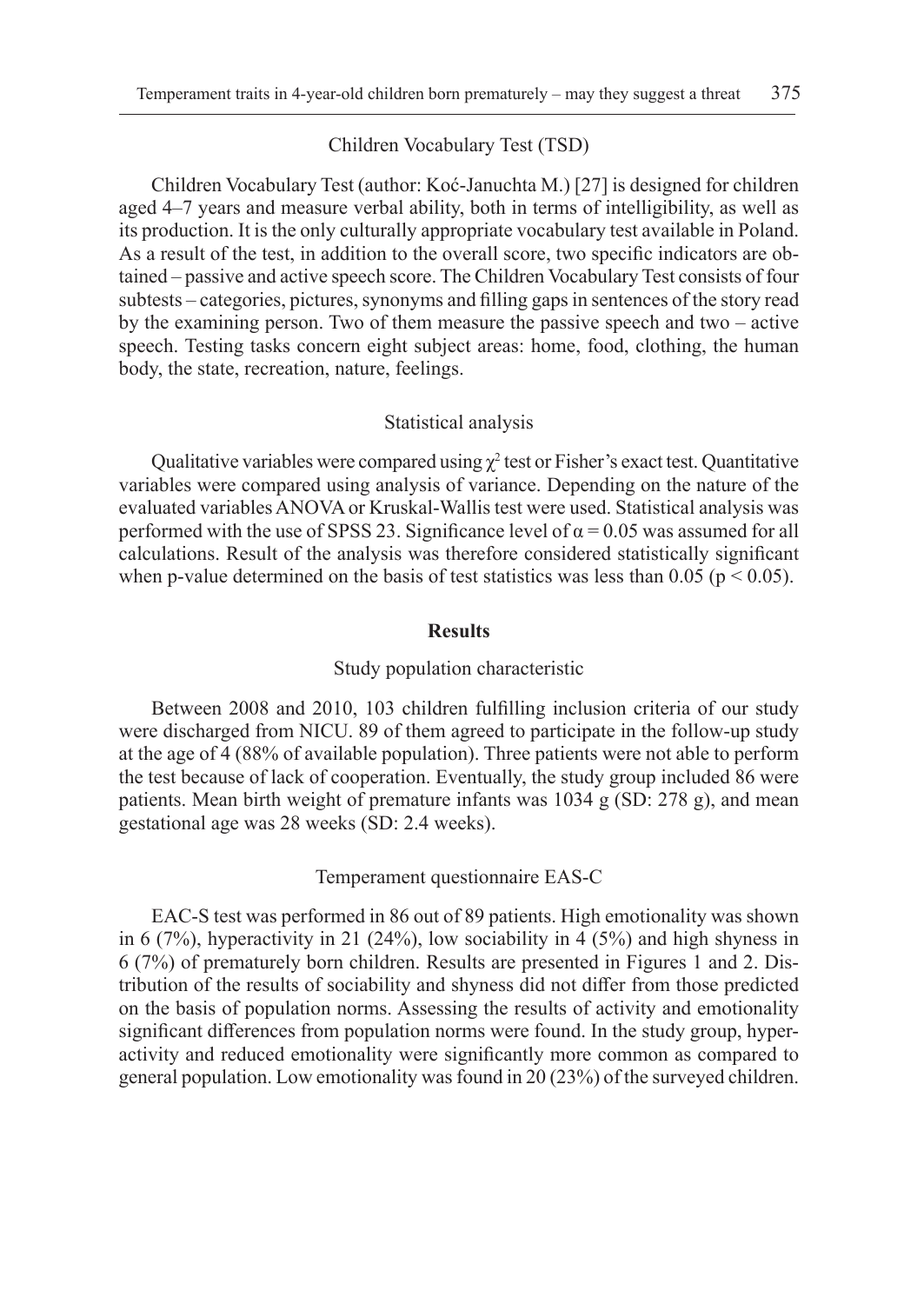

Figure 1. **Activity results in study population – EAS-C questionnaire**

Number of children who obtained individual activity score according to EAS-C questionnaire

Considering the results mentioned above, further analysis assesses the risk factors of:

- 1. hyperactivity;
- 2. low emotionality

Demographic and clinical characteristic of groups based on activity score is presented in Table 1. Neurodevelopmental examination results are presented in Table 2.

Table 1. **Demographic and clinical characteristic of the study groups identified on the basis of activity score**

|                                    | Children with an average<br>activity ( $n = 65$ ) | Children with hyperactivity<br>$(n = 21)$ | р    |
|------------------------------------|---------------------------------------------------|-------------------------------------------|------|
| Birth weight (g) (mean; SD)        | 1049 (285)                                        | 973 (258)                                 | 0.28 |
| Gestational age (weeks) (mean; SD) | 27.7(2.4)                                         | 27.9(2.4)                                 | 0.80 |
| APGAR 5' (Me; IQR)                 | $6(5-7)$                                          | $6(5-7)$                                  | 0.90 |
| Boys/girls                         | 34/31                                             | 13/8                                      | 0.46 |

*table continued on the next page*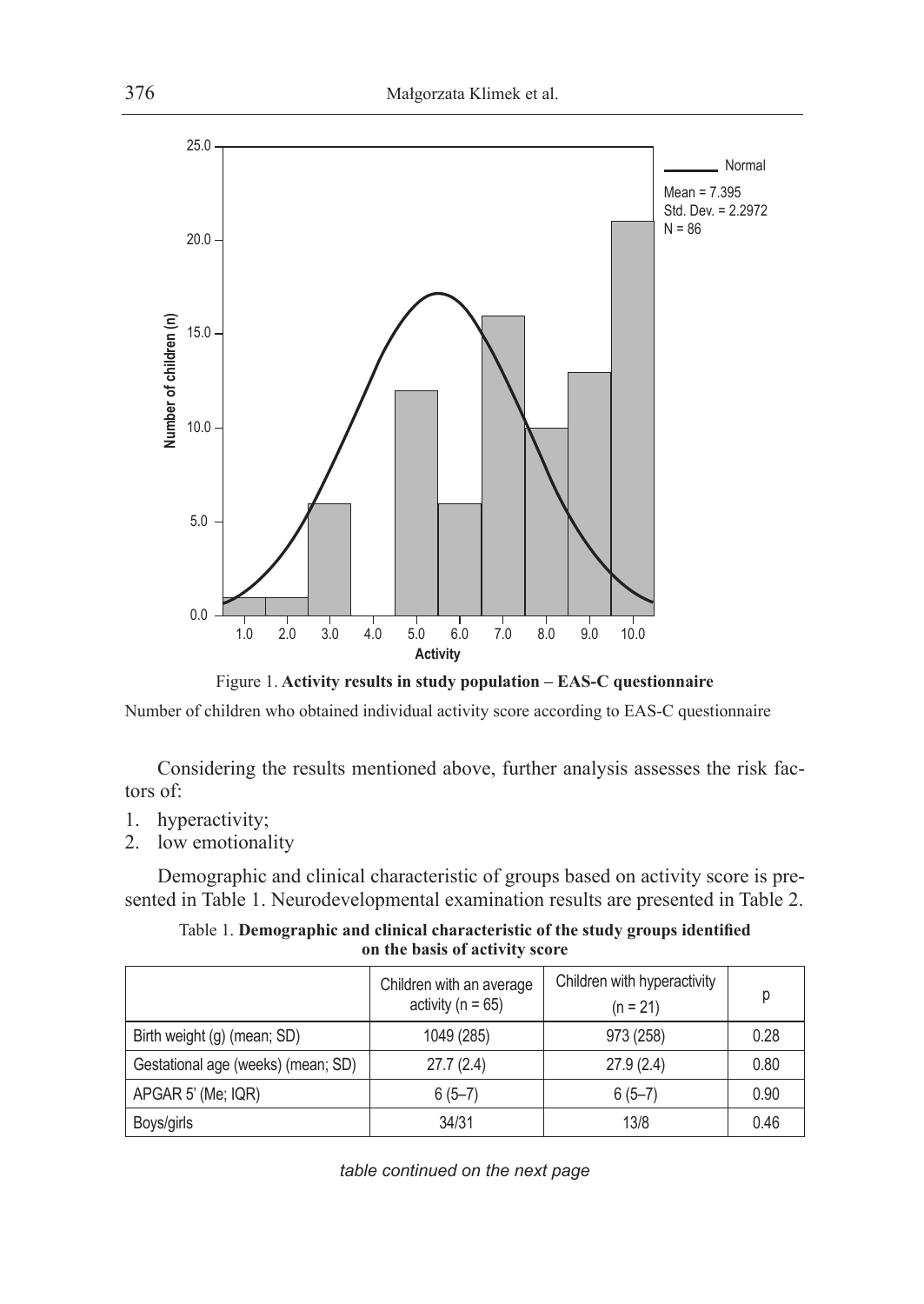| IVH grade III $n$ $%$ ) | 9(14%)   | 3(14%)    | 0.99 |
|-------------------------|----------|-----------|------|
| $PVL n (\%)$            | 10 (15%) | $2(10\%)$ | 0.72 |
| ROP $n$ $%$             | 18 (28%) | 10 (48%)  | 0.31 |
| BPD $n$ $%$             | 16 (25%) | 5(24%)    | 0.88 |
| SGA n (%)               | 8(12%)   | 6(29%)    | 0.09 |

IVH – intraventricular hemorrhage; PVL – periventricular leukomalacia; ROP – retinopathy of prematurity; BPD – bronchopulmonary dysplasia; SGA – small for gestational age



Figure 2. **Emotionality results in study population – EAS-C questionnaire**

Number of children who obtained individual emotionality score according to EAS-C questionnaire

Table 2. **Comparison of neurodevelopmental examination results in the study groups identified on the basis of activity score**

|                             | Children with an average<br>activity ( $n = 65$ ) | Children with<br>hyperactivity ( $n = 21$ ) |      |
|-----------------------------|---------------------------------------------------|---------------------------------------------|------|
| Vision impairment/blindness | 11/2                                              | 4/0                                         | 0.55 |
| Hearing impairment          |                                                   |                                             | 0.90 |

*table continued on the next page*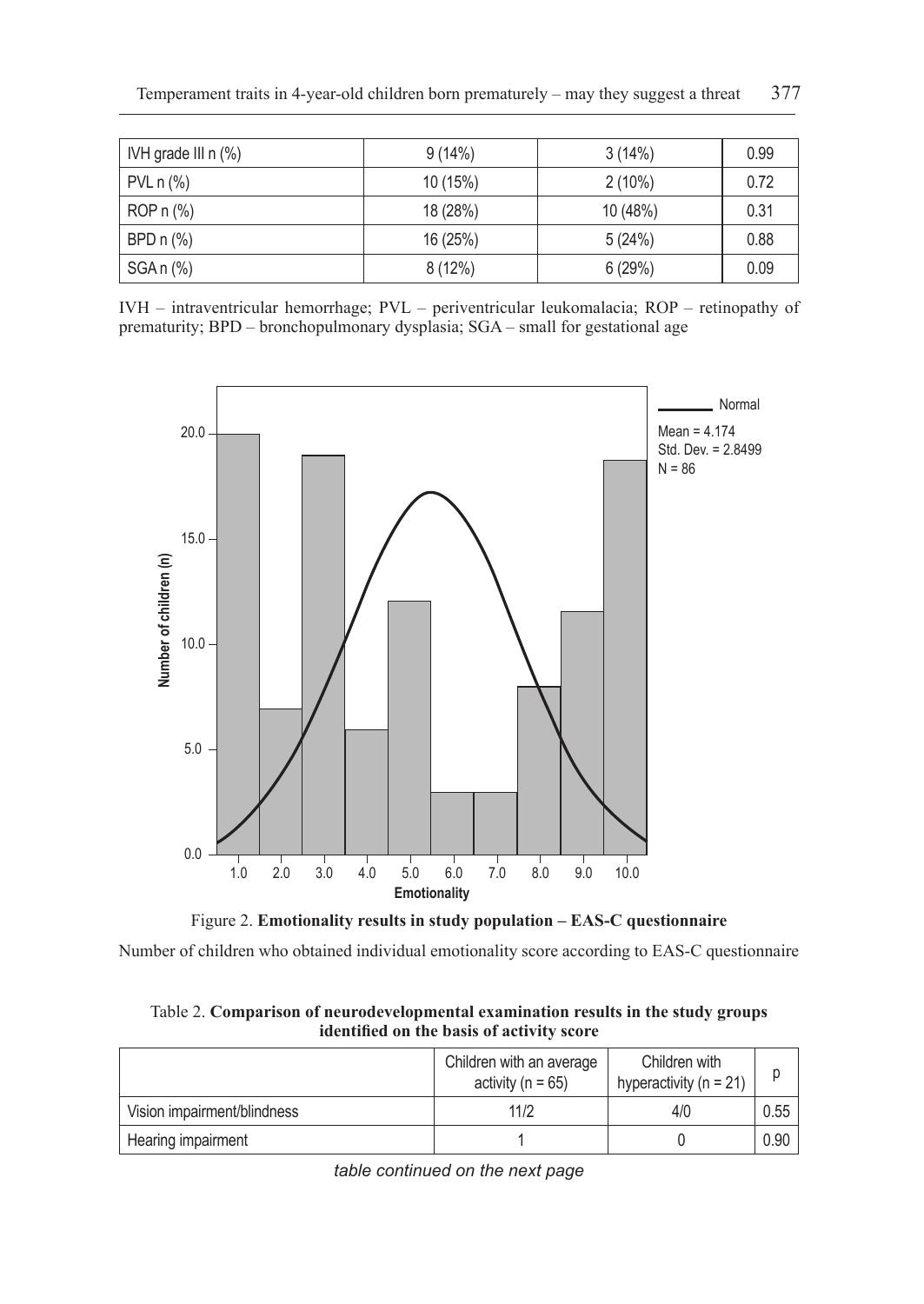| Leiter score (mean; SD)                                  | 99(18) | 99(18) | 0.94 |
|----------------------------------------------------------|--------|--------|------|
| Decreased score in Children Vocabulary<br>Test $n$ $%$ ) | 27(44) | 9(43)  |      |

There were no other significant correlations between birth parameters, early and late neonatal complications, socio-economic status of the family, child participation in rehabilitation or kindergarten, breastfeeding in infancy and the results of the activity assessment.

Demographic and clinical characteristics of groups identified on the basis of emotionality score are presented in Table 3. Neurodevelopmental examination results are illustrated in Table 4.

Table 3. **Demographic and clinical characteristics of the study groups identified on the basis of emotionality score**

|                                    | Children with an average<br>emotionality ( $n = 66$ ) | Children with low<br>emotionality ( $n = 20$ ) | р     |
|------------------------------------|-------------------------------------------------------|------------------------------------------------|-------|
| Birth weight (g) (mean; SD)        | 1061 (270)                                            | 929 (283)                                      | 0.05  |
| Gestational age (weeks) (mean; SD) | 28.1(2.2)                                             | 26.7(2.9)                                      | 0.016 |
| APGAR 5' (Me; IQR)                 | $6(5-7)$                                              | $6(5-7)$                                       | 0.90  |
| Boys/girls                         | 37/29                                                 | 10/10                                          | 0.79  |
| IVH grade III n (%)                | $7(11\%)$                                             | 5(25%)                                         | 0.14  |
| $PVL n (\%)$                       | 11 (17%)                                              | 1(5%)                                          | 0.28  |
| $ROPn (\%)$                        | 22 (33%)                                              | $6(30\%)$                                      | 0.94  |
| BPD n (%)                          | 17 (26%)                                              | 4(20%)                                         | 0.89  |
| $SGA n$ $%$                        | 12 (18%)                                              | $2(10\%)$                                      | 0.51  |

IVH – intraventricular hemorrhage; PVL – periventricular leukomalacia; ROP – retinopathy of prematurity; BPD – bronchopulmonary dysplasia; SGA – small for gestational age

Table 4. **Comparison of neurodevelopmental examination results in the study groups identified on the basis of emotionality score**

|                                                        | Children with an average<br>emotionality ( $n = 66$ ) | Children with low<br>emotionality ( $n = 20$ ) | D    |
|--------------------------------------------------------|-------------------------------------------------------|------------------------------------------------|------|
| Vision impairment/blindness                            | 11/2                                                  | 4/0                                            | 0.58 |
| Hearing impairment                                     |                                                       |                                                | 0.90 |
| Leiter score (mean; SD)                                | 99 (17)                                               | 98 (20)                                        | 0.83 |
| Decreased score in Children Vocabulary<br>Test $n$ $%$ | 28 (42.4)                                             | 8(40)                                          | 1.00 |

Children with low emotionality had significantly lower gestational age and lower birth weight. There were no significant correlations between low emotionality score and early or late neonatal complications, socio-economic status of the family, child participation in rehabilitation or kindergarten and breastfeeding in infancy.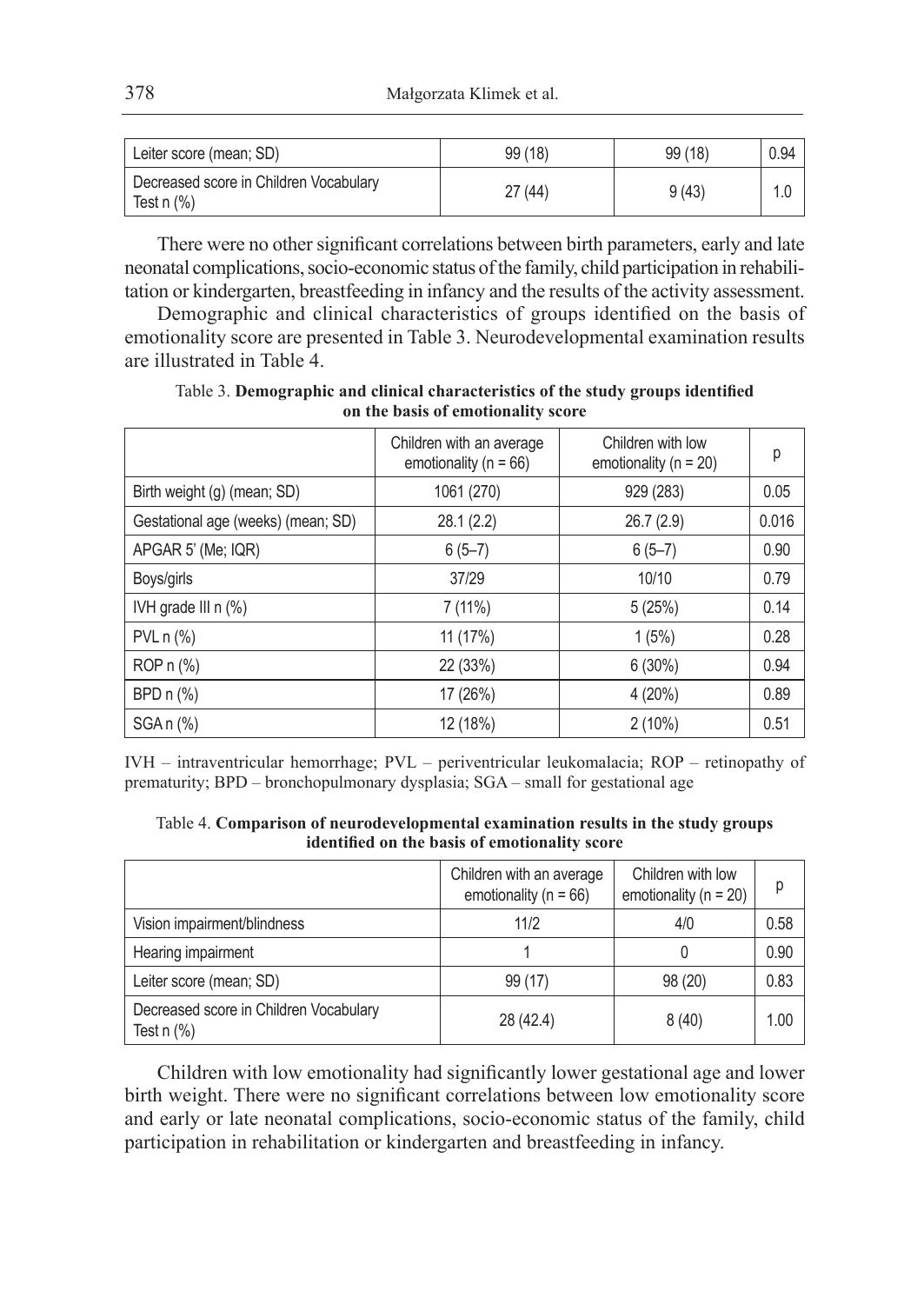# CAST

The Childhood Autism Spectrum Test was fulfilled by parents with the assistance of psychologist. Two children (2.3%) obtained score above 15 points – including one child with severe vision impairment. Three children scored between 12 and 15 points – including one with severe vision impairment and two with cerebral palsy and cognition delay.

Further analysis concentrate on additional risk factors of increased CAST score. Due to that, comparison between children with CAST results below 12 points and those with CAST result of 12 or more points was performed. Demographic and clinical characteristic of described groups is presented in Table 5. Neurodevelopmental examination results can be seen in Table 6.

|                                      | Children with CAST score<br>$<$ 12 (n = 81) | Children with CAST score<br>$\geq$ 12 (n = 5) | р     |
|--------------------------------------|---------------------------------------------|-----------------------------------------------|-------|
| Birth weight (g) (mean; SD)          | 1051 (280)                                  | 795 (215)                                     | 0.048 |
| Gestational age (weeks) (mean; SD)   | 28(2.4)                                     | 26.8(2.5)                                     | 0.30  |
| APGAR 5' (Me; IQR)                   | $6(5-7)$                                    | $6(5-7)$                                      | 0.70  |
| Boys/girls                           | 43/38                                       | 3/2                                           | 1.00  |
| IVH grade III $n$ $\left(\% \right)$ | 10 (12.3%)                                  | 0                                             | 1.00  |
| $PVL n (\%)$                         | 10 (12.3%)                                  | $1(20\%)$                                     | 0.50  |
| ROP n (%)                            | 22 (27%)                                    | $4(80\%)$                                     | 0.028 |
| BPD $n$ $%$                          | 10 (12.3%)                                  | $2(40\%)$                                     | 0.14  |
| $SGA n$ $%$                          | 12 (15%)                                    | 3(60%)                                        | 0.035 |

Table 5. **Comparison of demographic and clinical characteristics of groups identified on the basis of CAST score**

Table 6. **Comparison of neurodevelopmental examination results in groups created on the basis of CAST score**

|                                                      | Children with CAST<br>score $<$ 12 (n = 81) | Children with CAST<br>score $\geq 12$ (n = 5) |       |
|------------------------------------------------------|---------------------------------------------|-----------------------------------------------|-------|
| Vision impairment/blindness                          | 17/1                                        | 1/1                                           | 0.055 |
| Hearing impairment                                   |                                             |                                               | 0.90  |
| Leiter score (mean; SD)                              | 100(17)                                     | 82(18)                                        | 0.038 |
| Decreased score in Children<br>Vocabulary Test n (%) | 30(37%)                                     | $4(80\%)$                                     | 0.029 |

It is worth highlighting, that children with CAST score  $\geq 12$  points were significantly smaller at birth and more often suffered from complications in the neonatal period (e.g. retinopathy of prematurity). Moreover, this group of children had significantly poorer results in neurodevelopmental tests (Leiter scale, Children Vocabulary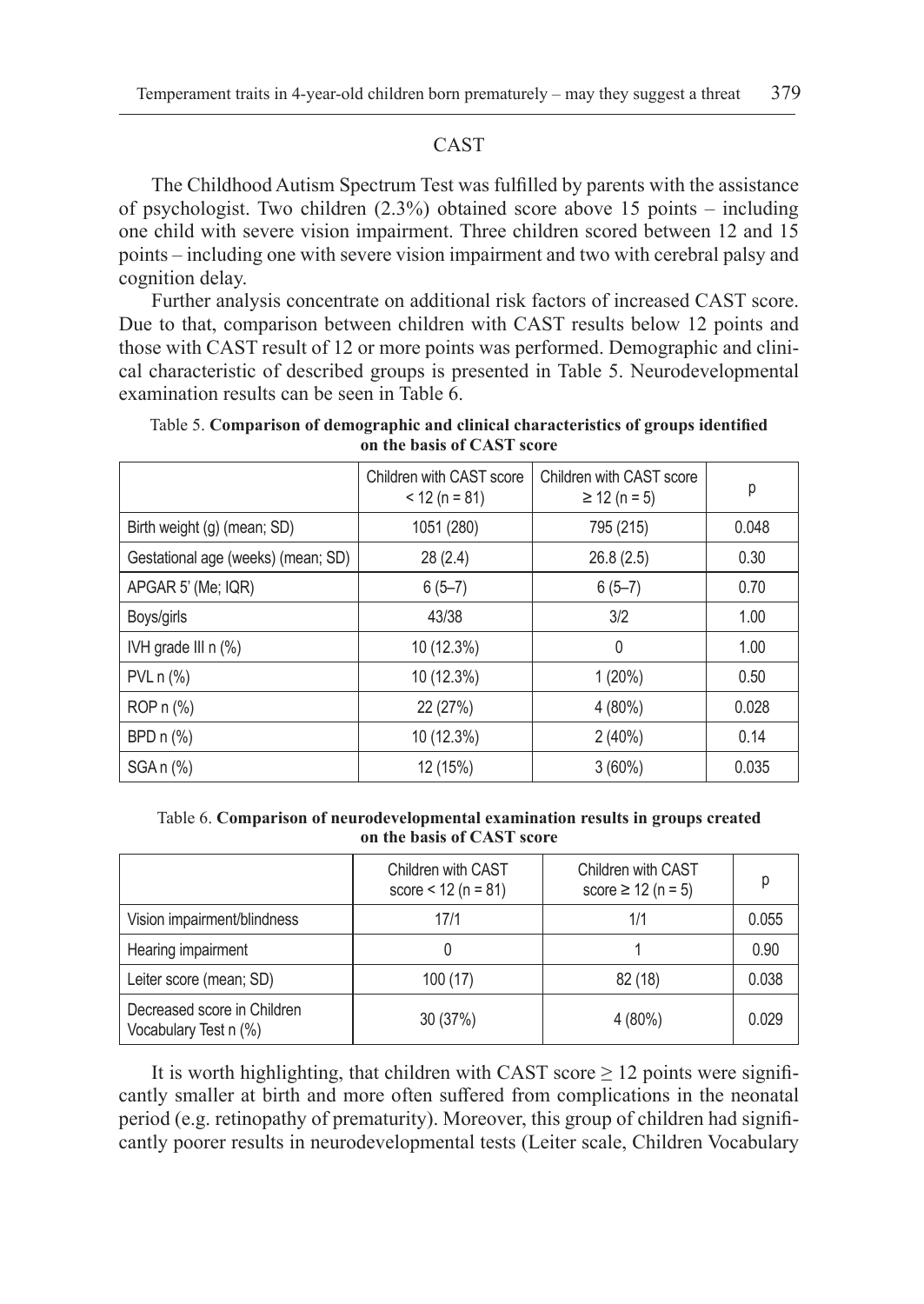Test). There were no statistically significant differences in analyzed socio-economic parameters.

#### Correlation between CAST and EAS-C results

There is a positive correlation between CAST score and emotionality results and a negative correlation between CAST and Leiter score. The activity parameter positively correlated with sociability and negatively with shyness. Interactions between evaluated tests are shown in Table 7.

|              | Activity         | Emotionality   | CAST           |
|--------------|------------------|----------------|----------------|
| Activity     | Χ                | 0.032(0.38)    | $-0.038(0.39)$ |
| Emotionality | 0.032(0.38)      |                | 0.15(0.09)     |
| CAST         | $-0.038(0.39)$   | 0.15(0.09)     | X              |
| Sociality    | $0.36 \le 0.001$ | $-0.002(0.49)$ | $-0.065(0.28)$ |
| Shyness      | $-0.18(0.045)$   | 0.13(0.12)     | $-0.078(0.24)$ |
| Leiter score | 0.008(0.47)      | $-0.05(0.32)$  | $-0.22(0.023)$ |

Table 7. **Interactions between EAS-C and CAST results**

#### **Discussion**

Temperament is a significant factor influencing child's development. According to Buss and Plomin, it also indicates the course of individual's behavior in certain situations. It is of significant importance in interactions with environment and influences starting activities. Children choose particular situations and environmental conditions according to their potential and, among others, temperament. Temperament can both support child's development (by stimulating activity) and hinder child's functioning (by leading to non-adaptive behavior). High activity increases the multiplicity and diversity of developmental stimuli, whereas it hinders concentration and adaptation to school-type situations. High sociability positively influences social abilities, whereas high shyness causes difficulties in establishing relationships.

According to Mary K. Rothbart [21] extreme individual differences in temperament can promote pathology in the functioning, as well as temperament itself may be affected by functional disorders.

The literature is paying a great deal of attention to incidence of behavioral disorders, avoidant behavior, anxious behavior and hyperactivity. The world most popular questionnaire is Child Behavior Checklist (CBCL). However, in our study, we decided to use EAS-C questionnaire to diagnose the temperament. In the assessment of temperamental traits in the study group, it was found that distribution of sociability and shyness scores did not differ from the distribution of population-determined standards. On the other hand, hyperactivity was significantly more frequently reported compared with general population, which complies with well-documented observations of increased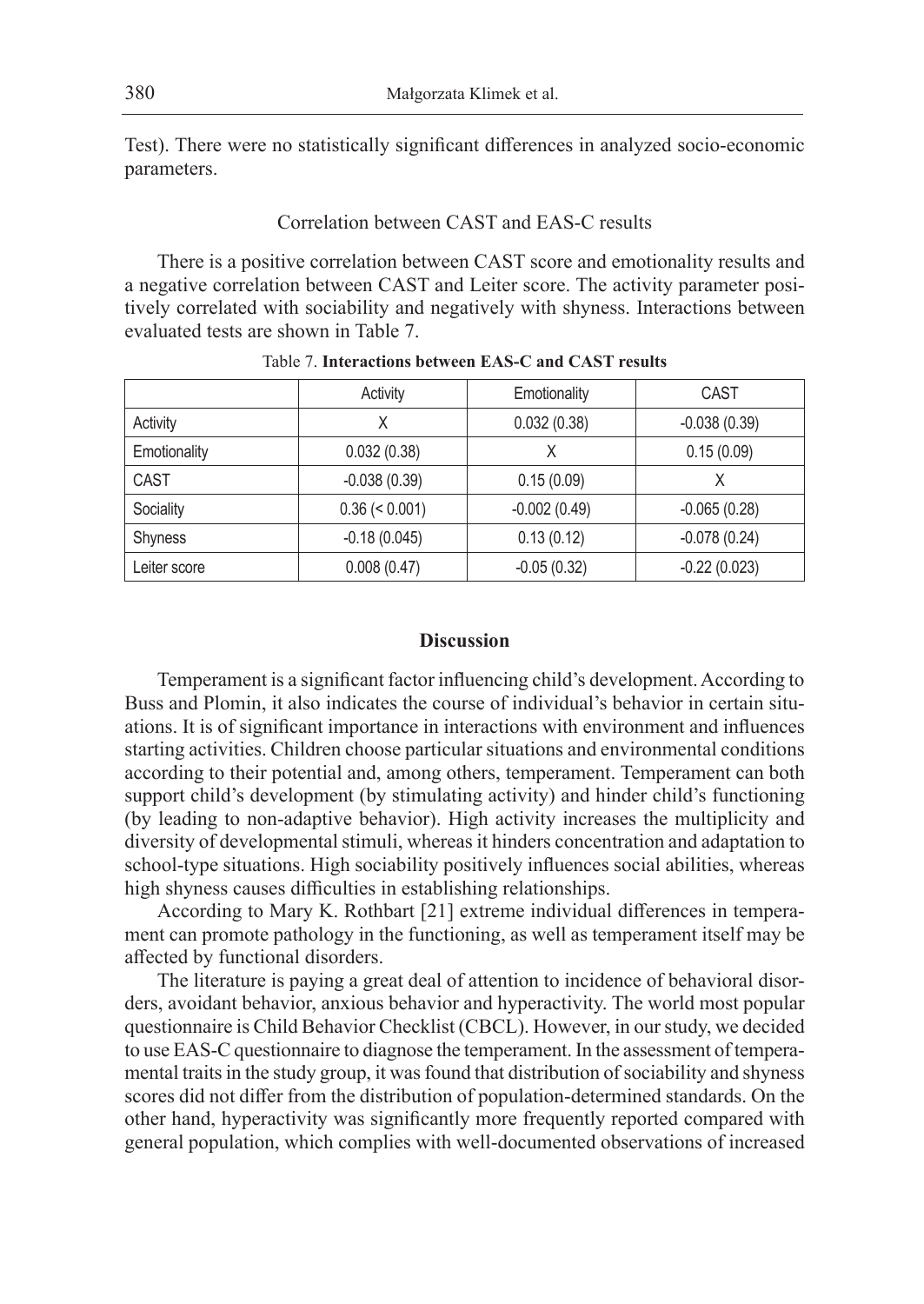frequency – up to 2–4 times [28, 29] – of ADHD in children born prematurely. Our results indicate necessity to provide further observation towards ADHD and ASD in this group later life [13, 15].

While examining risk factors of hyperactivity, we compared groups with average and increased activity. There were no notable correlations between this temperamental trait and birth parameters, prematurity complications, socio-economic status and neurodevelopmental tests results. We assume, that hyperactive children present "preterm behavioral phenotype" described by Johnson and Marlow. It is of note that we were surprised by low scores on emotionality scale which indicates a low tendency to manifest dissatisfaction, a high threshold of anxiety – generally emotional stability. Low emotionality was present in less mature children with lower birth weight.

A lot has changed in reasoning and defining autism since Leo Kanner [30] separated and described this syndrome as a congenital disorder of social development. Currently autism, according to the new DSM-5 classification, is one of the pervasive developmental disorders and affects two areas of human functioning, causing: limited ability to build social relations, difficulties in communication, and so-called "rigid patterns" of behavior, activity and interests [11, 23]. Relatively little is known about the relation between temperamental traits and autism [31]. It was found, that children who were later diagnosed with ASD, at the age of 12 months had been significantly less active, had had very strong, atypical emotional reactions and low mood [16, 20, 32, 33].

In recent years have appeared studies reporting increased frequency of autism spectrum disorders in children born prematurely. Limperoloulos and Kuban [34, 35] reported positive screening for autistic traits in 21–25% of 2-year-old children born with very low birth weight. The incidence may be overestimated due to the high frequency of developmental delay in first few years of life [36]. Prevalence of confirmed ASD diagnoses in school-aged children, according to different authors, ranges from 1–2% in children born with low and very low birth weight [37, 38] to even 26% in children in EPIBEL study [39].

Our study reveals the presence of autistic traits, measured with CAST, in 2.3% of the study group. This is slightly higher than the incidence in the general population, but not as high as reported by other authors: 22% [34], 6.4% [17], 4.5% [4]. With the tightening of diagnostic criteria and the assessment based on three tests, Stephens et al.  $[40]$  found a lower incidence  $-1\%$ . A similar incidence of ASD diagnoses was obtained by Gray et al. in one of the newest studies in children without significant neurodevelopmental disorders born with gestational age  $\leq 30$  weeks [10].

The causes of autism are still unknown. It is believed that both genetic [41] and external factors modifying the development of the brain and disrupting differentiation processes, synaptogenesis and myelination are important [42].

In the study by Johnson et al. [17], who investigated antecedents of ASD (diagnosed with SCQ questionnaire) among 11-year-old ex-preterms, independent risk factors were associated with child's age. By the time of discharge from the hospital, male sex, breech delivery, abnormal cerebral ultrasound scanning results were risk factors for ASD, while breast feeding had protective function. Furthermore, male sex,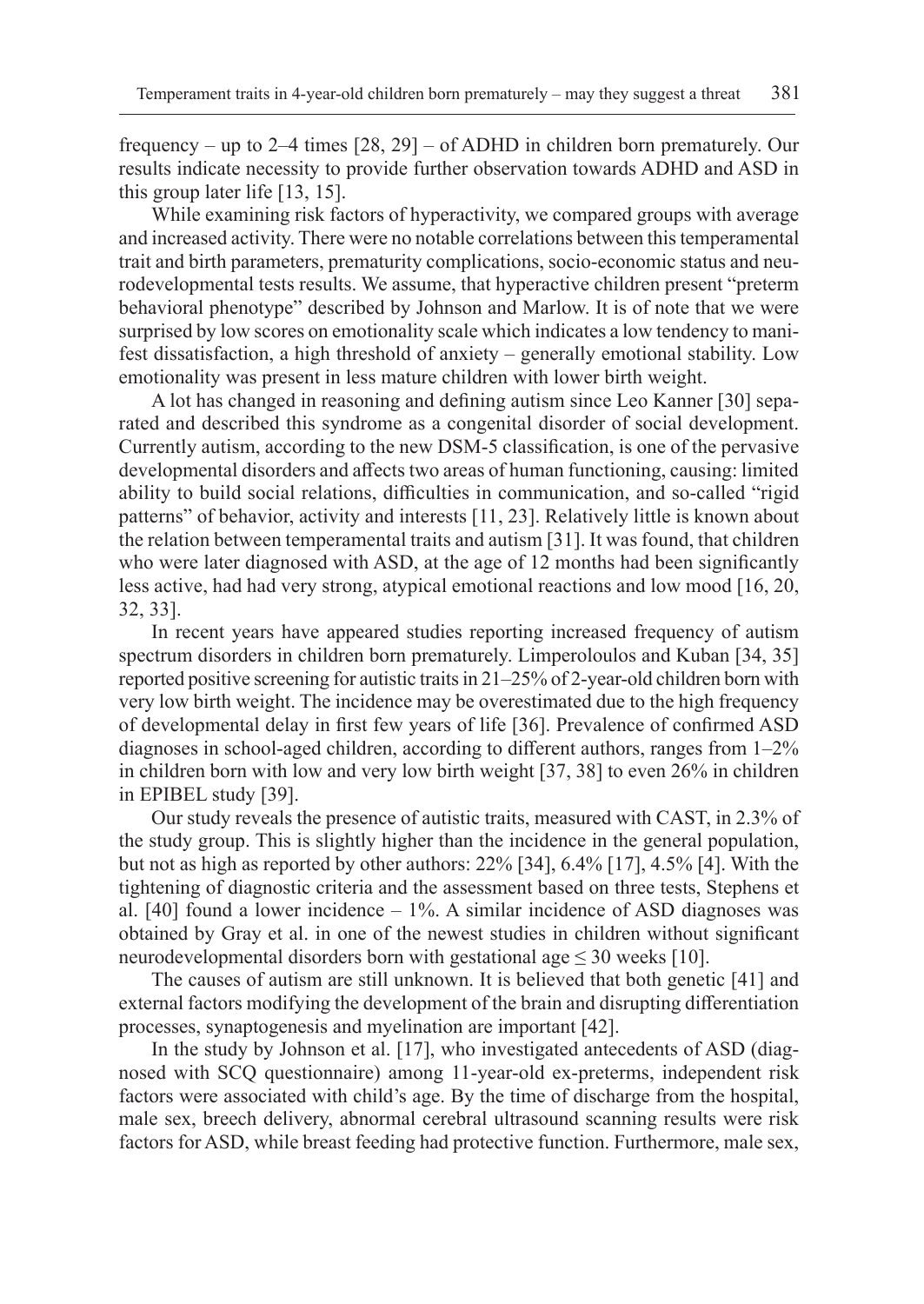developmental disorders and aggressive behavior at the age of 2.5 years and cognitive impairment, hyperactivity, inattention and peer problems at the age of 6 years were also found as risk factors for ASD.

In the present study the occurrence of autistic traits closely correlated with low birth weight and developmental disorders: poorer results on Leiter scale and Children Vocabulary Test, as well as with vision impairments and history of ROP. These risk factors were also described by other authors [2, 17, 43].

Careful consideration should be given to interpretation of increased incidence of ASD in children with neurodevelopmental impairments. The neonatal-onset of serious vision impairment may cause symptoms similar to autism [44]. Due to the lack of visual perception sightless and partially sightless children have limited possibilities to mimic people's behavior patterns. As a result they can present limited and rigid behavior patterns, which can be misinterpreted as symptoms of autism [45]. Moreover, high CAST result may be also obtained by children with severely delayed cognitive development. It should also be emphasized that an objective assessment of cognitive abilities in this group may be hindered due to problems with communication and understanding of commands [46].

For this reason, in the assessment of cognition we used Leiter International Performance Scale because it does not require the use of verbal commands [26]. However, it should always be analyzed whether the low score obtained in the test is due to insufficient co-operation or it is the result of lack of understanding of the non-verbal commands.

Bostrom et al. [47] analyzed the temperamental traits in preschool children with autism spectrum disorders or delayed/impaired mental development. On the basis of this analysis it was found that those children could be characterized by a common pattern of temperament – with high emotionality, shyness, impulsivity, and low activity and sociability. Our study confirms the data [2, 19] about increased incidence of hyperactivity in ex-preterms, however we did not observed increased emotionality or shyness.

The American Academy of Pediatrics recommends screening of all children for ASD at 18 months. However, in children born prematurely it may not be accurate, especially when using a screening tool developed for use in general population. It seems that to decrease the rate of false positive screens caused by developmental disorders, preterm infants may require the use of screening instrument designed for a population with high rates of neurodevelopmental impairment [40]. Some researchers emphasize the validity of temperamental traits evaluation and its correlation with autistic characteristics, in order to implement early intensive intervention for ASD in patients with unfavorable emotional condition. This type of intervention positively influence further verbal, intellectual and social abilities development [16, 31, 33, 48, 49].

During CAST evaluation, we noticed remarkable difficulties in understanding and interpreting statements by parents. There was a need to analyze questions together with child's parents. Recently published studies indicate the lack of experience with a large group of children and the associated lack of a reference point to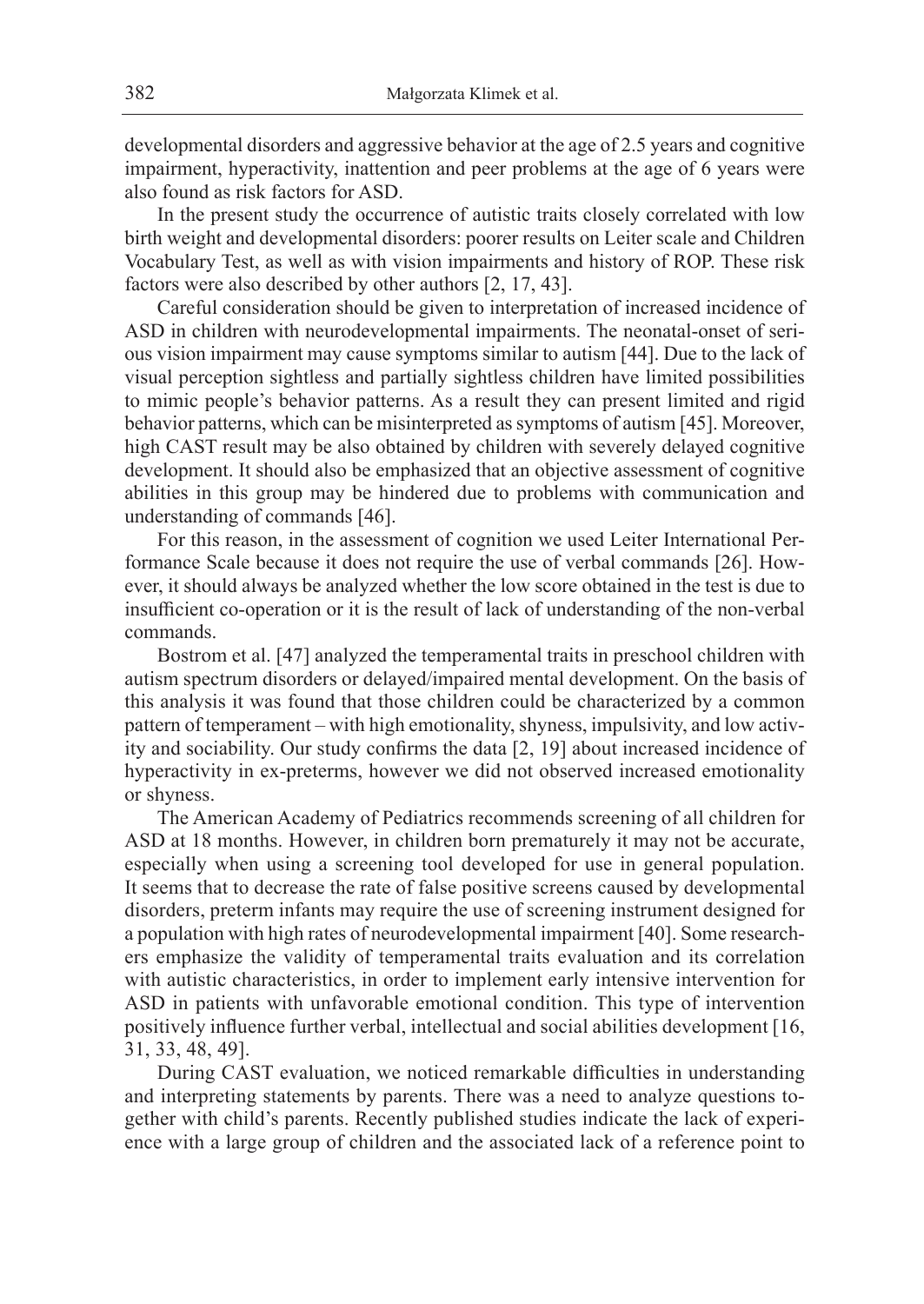assess their own child as the cause of parents' difficulties [50]. In our opinion, this way of conducting tests (instead of sending the questionnaire by post – used by numerous authors) would reduce the incidence of false positive results in children born prematurely. Stephens et al. [40] also highlighted that, besides test results in preterm infants, direct observation of a child and diagnosis made by psychiatrist is essential [17, 33].

# **Conclusions**

- 1. Children born prematurely are at greater risk of the occurrence of hyperactivity and autism spectrum symptoms.
- 2. ASD screening tests filled in by parents should be interpreted very cautiously. It is recommended to analyze questionnaire statements together by a specialist and a parent, to avoid false positive screens.
- 3. Early detection of emotional disorders in children born prematurely is essential. The awareness of temperamental traits allows implementation of the therapeutic support when needed.

#### **References**

- 1. Chrzan-Dętkoś M, Bogdanowicz M. *Rozwój poznawczy i emocjonalno-społeczny wcześniaków w wieku przedszkolnym*. Pediatr. Pol. 2008; 84: 517–523.
- 2. Johnson S, Marlow N. *Preterm birth and childhood psychiatric disorder*. Pediatr. Res. 2011; 69(5): 11r–8r.
- 3. Samara M, Marlow N, Wolke D. *Pervasive behavior problems at 6 years of age in totalpopulation sample of children born at <25 weeks of gestation*. Pediatrics 2008; 122: 562–573.
- 4. Treyvaud K, Ure A, Doyle LW, Lee KJ, Rogers CE, Kidokoro H. et al. *Psychiatric outcomes at age of seven for very preterm children: rates and predictors*. J. Child Psychol. Psychiatry 2013; 54(7): 772–779.
- 5. Urbanowicz E. *Postępy w wybranych zagadnieniach dotyczących autyzmu w 2015 r*. Med. Prakt. Pediatr. 2016; 2: 26–30.
- 6. Bhutta AT, Cleves MA, Casey PH, Cradock MM, Anand KJ. *Cognitive and behavioral outcomes of scholl-aged children who were born preterm. A meta-analysis*. JAMA 2008; 288(6): 728–737.
- 7. Aarnoudse-Moens CSH, Weisglas-Kuperus N, van Goudoever JB. *Metaanalysis of neurobehavioral outcomes in very preterm and/or very low birth weight children*. Pediatrics 2009; 124(2): 717–728.
- 8. Anderson PJ, DeLuca CR, Hutchinson E. *Attention problems in representative sample of extremely preterm/extremely low birth weight children*. Dev. Neuropsychol. 2011; 36(1): 57–73.
- 9. De Jong M, Verhoeven M, van Baar AL. *School outcome, cognitive functioning, and behavior problems in moderate and preterm children and adults*. Semin. Fetal Neonatal Med. 2012; 17(3): 63–169.
- 10. Gray PH, Edwards DM, O'Callaghan MJ, Gibbons K. *Screening for autism spectrum disorder in very preterm infants during early childhood*. Early Hum. Dev. 2015; 91(4): 271–276.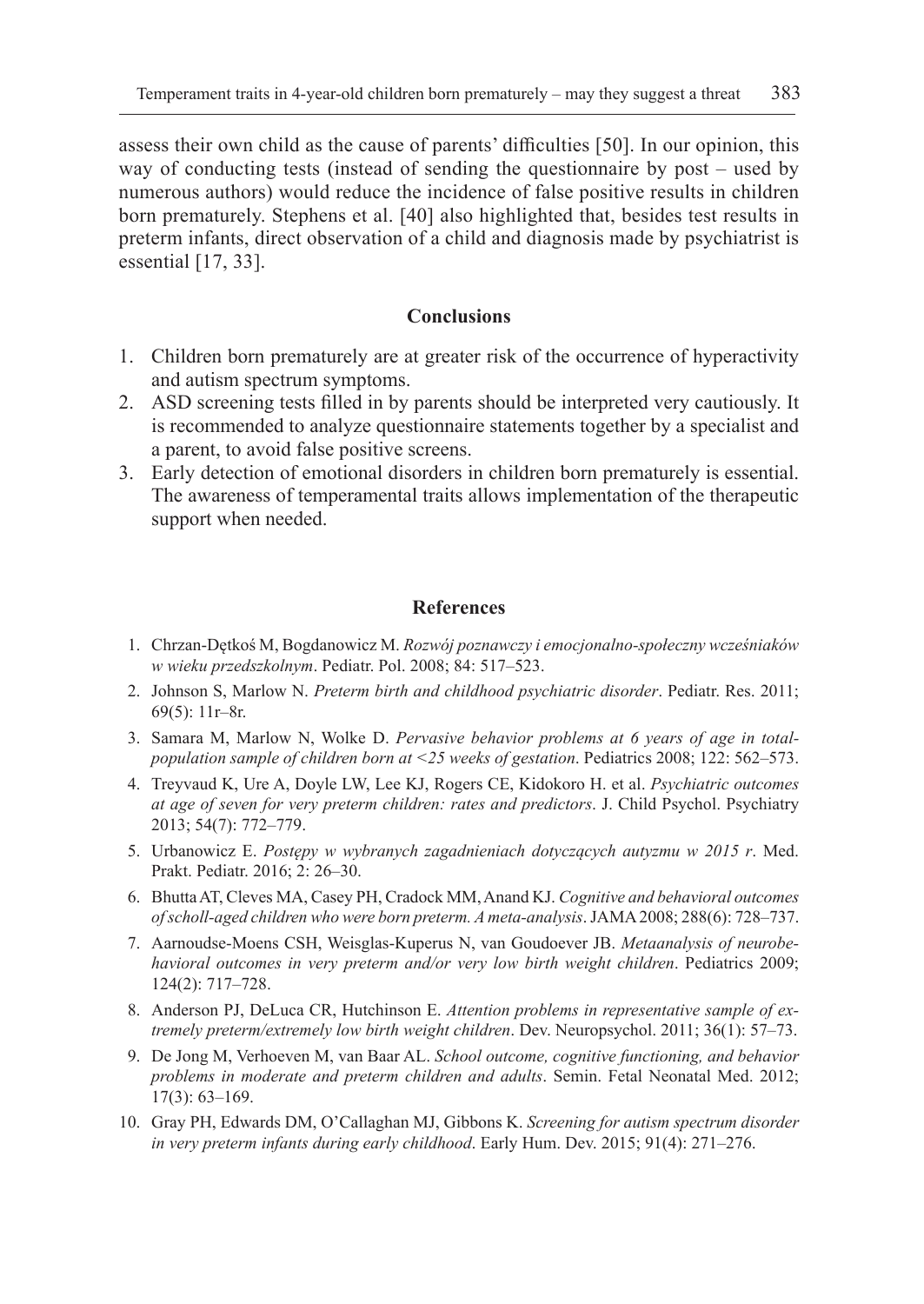- 11. *Diagnostic and statistical manual of mental disorders. Fifth edition*. Washington, DC: American Psychiatric Association; 2013.
- 12. Miodownik A, Harstad E, Sideridis G. *Timing of the diagnosis of attention-deficit/ hyperactivity disorder and autism spectrum disorder*. Pediatrics 2015; 136: e830–e837.
- 13. Morrison J. *DSM-5 bez tajemnic. Praktyczny przewodnik dla klinicystów*. 1<sup>st</sup> edition. Krakow: Jagiellonian University Press; 2016.
- 14. Fombonne E. *Epidemiology of pervasive developmental disorder*. Pediatr. Res. 2009; 65(6): 591–598.
- 15. Rybakowski F, Białek A, Chojnicka I, Dziechciarz P, Horvath A, Janas-Kozik M. *Autism spectrum disorders – epidemiology, symptoms, comorbidity and diagnosis*. Psychiatr. Pol. 2014; 48(4): 653–665.
- 16. Pisula E. *Autyzm przyczyny, symptom, terapia*. 2nd edition. Gdansk: Harmonia Publishing house; 2010.
- 17. Johnson S, Hollis C, Kochhar P, Hennessy E, Wolke D, Marlow N. *Autism spectrum disorders in extremely preterm children*. J. Pediatr. 2010; 156(4): 525–531.
- 18. Moore T, Johnson S, Hennesy E, Marlow N. *Screening for autism in extremely preterm infants: problems in interpretation*. Dev. Med. Child Neurol. 2012; 54(6): 514–520.
- 19. Sansavini A, Guarini A, Caselli MC. *Preterm birth: Neuropsychological profiles and atypical developmental pathways*. Dev. Disabil. Res. Rev. 2011; 17(2): 102–113.
- 20. Woźniak-Rekucka P, Pisula E. *Temperament dzieci z zaburzeniami ze spektrum autyzmu jako czynnik warunkujący stres rodziców – przegląd badań*. Psychol. Etol. Gen. 2011; 24; 45–61.
- 21. Rothbart MK. *Commentary: differentiated measures of temperamental multiple pathways to childhood disorders*. J. Clin. Child Adolesc. Psychol. 2004; 33(1): 82–87.
- 22. De Pauw SS, Mervielde I. *The role of temperament and personality in problem behaviors of children with ADHD*. J. Abnorm. Child Psychol. 2011; 39(2): 277–291.
- 23. Vanderbilt D, Gleason MM. *Mental health concerns of the premature infants through the lifespan*. Pediatr. Clin. North Am. 2011; 58: 815–832.
- 24. Oniszczenko W. *Kwestionariusz temperamentu EAS Arnolda H. Bussa i Roberta Plomina: wersja dla dorosłych i dla dzieci. Adaptacja polska*. Warsaw: Psychological Test Laboratory of the PPA; 1997.
- 25. Williams F, Scott C, Stott C, Allison P, Bolton S, Baron-Cohen C. et al. *The CAST (Childhood Asperger Syndrome Test): test accuracy*. Autism 2004; 9(1): 45–68.
- 26. Jaworska A, Matczak A, Szustrowa T. *Międzynarodowa Wykonaniowa Skala Leiter (MSWL) P-93*. Warsaw: Psychological Test Laboratory of the PPA; 1996.
- 27. Koć-Januchta M. *TSD: test słownikowy dla dzieci*. Warsaw: Team of the Psychological Test Laboratory of the PPA; 2011.
- 28. Scott MN, Taylor HG, Fristad MA, Klein N, Espy KA, Minich N. *Behavior disorders in extremely preterm/extremely low birth weight children in kindergarten*. J. Dev. Behav. Pediatr. 2012; 33(3): 202–213.
- 29. Strelau J. *Temperament*. In: Strelau J. ed. *Psychologia. Podręcznik akademicki.* Vol. 2. Warsaw: Gdansk Psychology Publisher; 2000. p. 684–719.
- 30. Kanner L. *Autistic disturbances of affective contact*. Nerv. Child 1943; 2: 217–250.
- 31. Żmijewska A, Pisula E. *Cechy temperamentalne a autystyczna charakterystyka zachowania*. Psychol. Etol. Gen. 2009; 20: 51–61.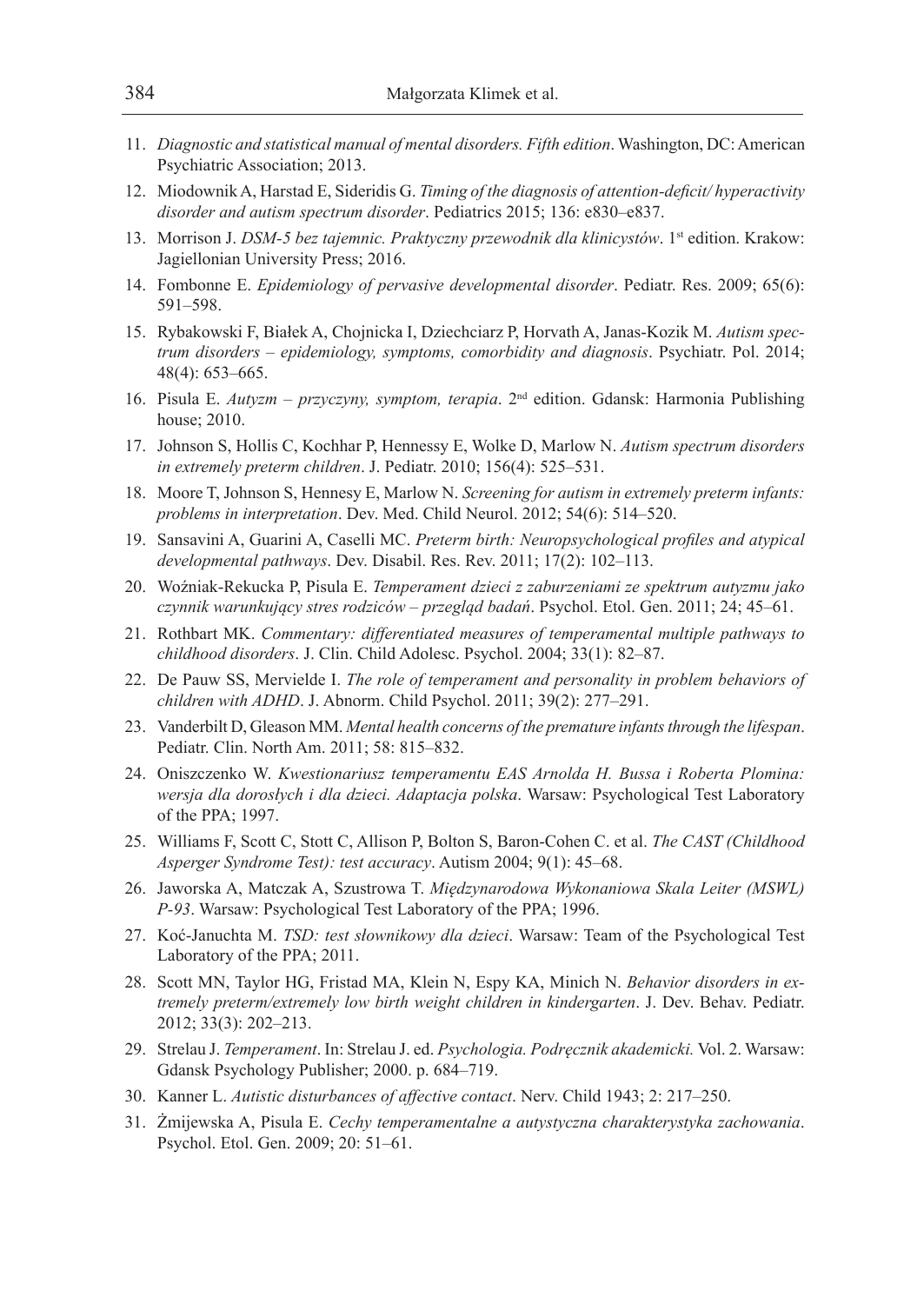- 32. Zwaigenbaum L, Bryson S, Rogers T, Roberts W, Brian J, Szatmari P. *Behavioral manifestations of autism in the first year of life*. Int. J. Dev. Neurosci. 2005; 23(2–3): 143–152.
- 33. Rynkiewicz A, Kulik M. *Wystandaryzowane, interaktywne narzędzia do diagnozy zaburzeń ze spectrum autyzmu a nowe kryteria diagnostyczne DSM-5*. Psychiatria 2013; 10(2): 41–48.
- 34. Limperopoluos C, Bassan H, Sullivan NR, Soul JS, Robertson RL, Moore M. et al. *Positive screening for autism in ex-preterm infants: prevelance and risk factors*. Pediatrics 2008; 121(4): 758–765.
- 35. Kuban KC, O'Shea TM, Allred EN, Tager-Flusberg H, Goldstein DJ, Leviton A. *Positive screening on Modified Checklist for Autism in Toddlers (M-CHAT) in extremely low gestational age newborns*. J. Pediatr. 2009; 154(4): 535–540.
- 36. Johnson S, Marlow N. *Positive screening results on the modified checklist for autism in toddlers: implications for very preterm populations*. J. Pediatr. 2009; 154(4): 478–480.
- 37. Indredavik MS, Vik T, Heyerdahl S, Kulseng S, Andreais L, Drotar D. et al. *Psychiatric symptoms and disorders in adolescent with low birth weight*. Arch. Dis. Child. Fetal Neonatal Ed. 2004: 89(5): F445–F450.
- 38. Elgen I, Sommerfelt K, Markestad T. *Population based, controlled study of behavioral problems and psychiatric disorder in low birthweight children at 11 years of age*. Arch. Dis. Child. Fetal Neonatal Ed. 2002: 87(2): F128–F132.
- 39. Verhaeghe L, Dereu M, Warreyn P, De Groote I, Vanhaesebrouck P, Roeyers H. *Extremely preterm born children at very high risk for developing Autism Spectrum Disorder*. Child Psychiatry Hum. Dev. 2016; 47(5): 729–739.
- 40. Stephens BE, Bann CM, Watson VE, Steinkopf SJ, Peralta-Carcelen M, Bodnar A. et al. *Screening for Autism Spectrum Disorders in extremely preterm infants*. J. Dev. Behav. Pediatr. 2012; 33(7): 535–541.
- 41. Lisik MZ. *Molecular aspects of autism spectrum disorders*. Psychiatr. Pol. 2014; 48(4): 689–700.
- 42. Fakhoury M. *Autistic spectrum disorders: A review of clinical features, theories and diagnosis*. Int. J. Dev. Neurosci. 2015; 43: 70–77.
- 43. Ek U, Fernell E, Jacobson L, Gillberg C. *Relation between blindness due to retinopathy of prematurity and autistic spectrum disorders: a population – based study*. Dev. Med. Child Neurol. 1998; 40: 297–301.
- 44. Jagielska G. *Diagnostyka różnicowa i badania diagnostyczne*. In: Komender J, Jagielska G, Bryńska A. ed. *Autyzm i zespół Aspergera*. Warsaw: PZWL Medical Publishing; 2009. p. 61–63.
- 45. Ossowski R. *Dzieci niedowidzące i niewidome*. In: Obuchowska I. ed. *Dziecko niepełnosprawne w rodzinie*. Warsaw: School and Pedagogical Publisher; 1991. p. 295–326.
- 46. Komender J. *Sprawność intelektualna dziecka autystycznego*. In: Komender J, Jagielska G, Bryńska A. ed. *Autyzm i zespół Aspergera*. Warsaw: PZWL Medical Publishing; 2009. p. 77–79.
- 47. Bostrom P, Broberg M, Hwang CP. *Different, difficult or distinct? Mothers and fathers perceptions of temperament in children with and without intellectual disabilities*. J. Intellect. Disabil. Res. 2010; 54(9): 806–819.
- 48. Johnson S, Hollis C, Hennesy E, Kochhar P, Wolke D, Marlow N. *Screening for autism in preterm children: diagnostic utility of the Social Communication Questionnaire*. Arch. Dis. Child. 2011; 96(1): 73–77.
- 49. Warren Z, McPheeters ML, Sathe N, Foss-Feig JH, Glasser A, Veenstra-Vanderweele J. *A systematic review of early intensive intervention for Autism Spectrum Disorders*. Pediatrics 2011; 127(5): e1303–e1311.